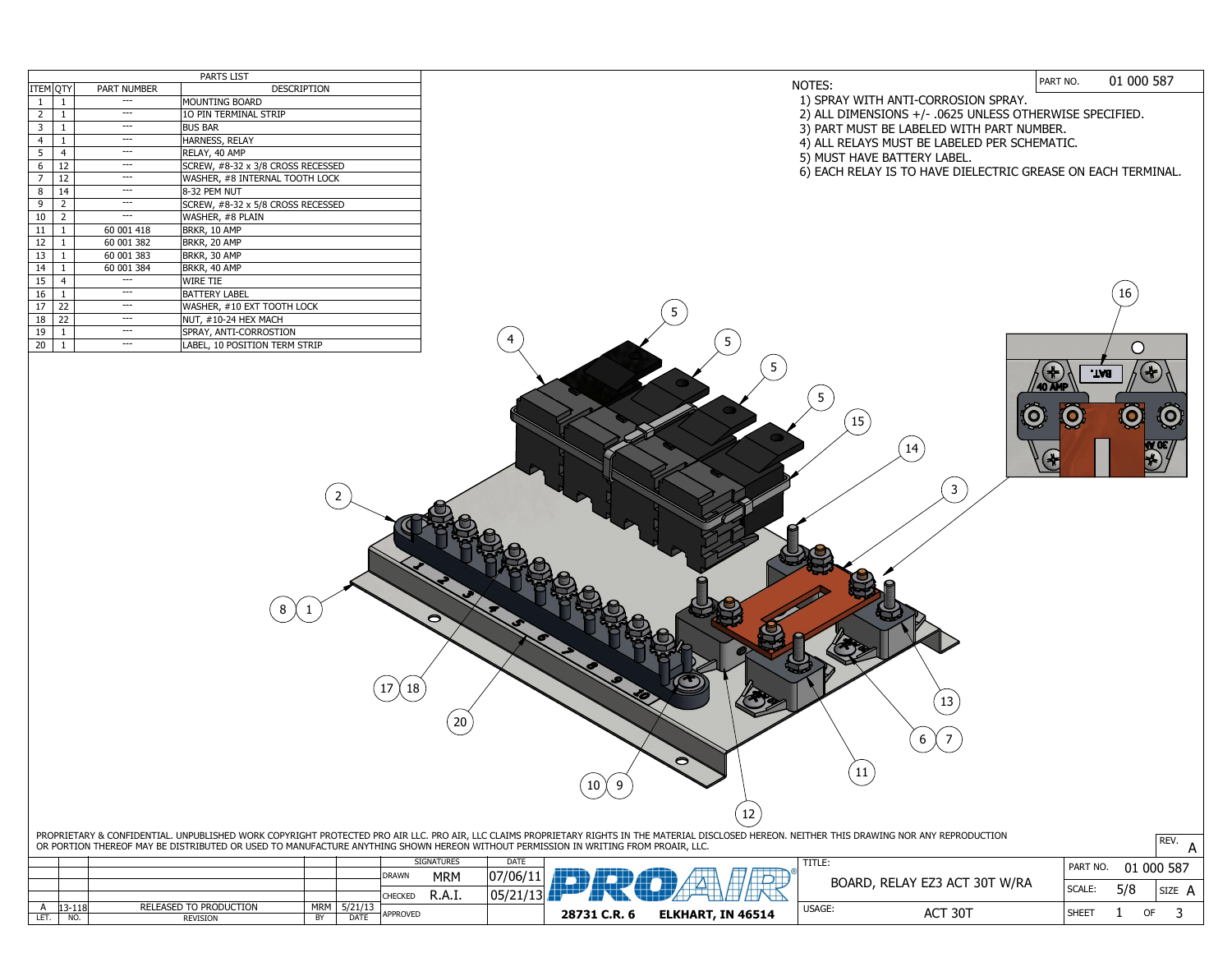|                                                                                                                                                                                                                                                                                                                                        |                                           |                          |                                          | PART NO.       | 01 000 587             |
|----------------------------------------------------------------------------------------------------------------------------------------------------------------------------------------------------------------------------------------------------------------------------------------------------------------------------------------|-------------------------------------------|--------------------------|------------------------------------------|----------------|------------------------|
|                                                                                                                                                                                                                                                                                                                                        |                                           |                          |                                          |                |                        |
|                                                                                                                                                                                                                                                                                                                                        |                                           |                          |                                          |                |                        |
|                                                                                                                                                                                                                                                                                                                                        |                                           |                          |                                          |                |                        |
| .008                                                                                                                                                                                                                                                                                                                                   |                                           |                          |                                          |                |                        |
|                                                                                                                                                                                                                                                                                                                                        |                                           |                          |                                          |                |                        |
| $\bigcirc$<br>$\bigcirc$<br>$\circ$<br>$\circ$                                                                                                                                                                                                                                                                                         |                                           |                          |                                          |                |                        |
| <b>LSR</b><br><b>MSR</b><br><b>HSR</b><br><b>CR</b>                                                                                                                                                                                                                                                                                    | $\overline{O}$<br>$\ket{\mathbf{F}}$ ( F) |                          |                                          |                |                        |
| $\left(\frac{1}{2}\right)$<br>40 AMP    40 AMP<br>  40 AMP    40 AMP<br>$\circ$ $\circ$<br>H<br>┕<br>ш                                                                                                                                                                                                                                 | $\mathbf{\hat{Q}}$                        |                          |                                          |                |                        |
| $\sqrt{m}$<br>لصبصا<br>$\Box$<br>$\Gamma$                                                                                                                                                                                                                                                                                              | $\ddot{\mathbf{Q}}$<br><b>KE</b>          |                          |                                          |                |                        |
| $\bigoplus$                                                                                                                                                                                                                                                                                                                            |                                           |                          |                                          |                |                        |
| 保                                                                                                                                                                                                                                                                                                                                      | E<br>5.875                                |                          |                                          |                |                        |
| $\circ$ $\circ$                                                                                                                                                                                                                                                                                                                        | $\ddot{\mathbb{Q}}$<br>$\odot$            |                          |                                          |                |                        |
| $\bigoplus$<br>Respected a Concerte Concerte Con                                                                                                                                                                                                                                                                                       | $\frac{1}{2}$                             |                          |                                          |                |                        |
| $\frac{1}{260}$                                                                                                                                                                                                                                                                                                                        | .250                                      |                          |                                          |                |                        |
|                                                                                                                                                                                                                                                                                                                                        |                                           |                          |                                          |                |                        |
| $\varphi$ .218                                                                                                                                                                                                                                                                                                                         | .875                                      |                          |                                          |                |                        |
| (6) HOLES<br>7.125                                                                                                                                                                                                                                                                                                                     |                                           |                          |                                          |                |                        |
| 9.000                                                                                                                                                                                                                                                                                                                                  |                                           |                          |                                          |                |                        |
|                                                                                                                                                                                                                                                                                                                                        |                                           |                          |                                          |                |                        |
|                                                                                                                                                                                                                                                                                                                                        |                                           |                          |                                          |                |                        |
|                                                                                                                                                                                                                                                                                                                                        |                                           |                          |                                          |                |                        |
| <u>स्कृत्य स्रोत्स्ट स्रैन्स्ट स्त्रै</u> स्रोतिष्ट्रिये<br>सर्वे स्त्री स्त्रै स्त्रै स्त्रै स्त्रै स्त्रै स्त्रै स्त्रै स्त्रै स्त्रै स्त्रै                                                                                                                                                                                         | 岳<br>m                                    |                          | $\overline{\mathfrak{c}}$ f<br>量<br>m    |                |                        |
|                                                                                                                                                                                                                                                                                                                                        | $\mathbb F$<br>$\sum$                     |                          | 552<br>(∕)<br>$\blacktriangleright$<br>▱ | ⇔              |                        |
|                                                                                                                                                                                                                                                                                                                                        |                                           |                          | ਚ<br>5.447<br>.464                       | ਚਾਰਾ           |                        |
|                                                                                                                                                                                                                                                                                                                                        |                                           |                          | 6.375                                    |                |                        |
|                                                                                                                                                                                                                                                                                                                                        |                                           |                          | 7.000 MAX                                |                |                        |
|                                                                                                                                                                                                                                                                                                                                        |                                           |                          |                                          |                |                        |
|                                                                                                                                                                                                                                                                                                                                        |                                           |                          |                                          |                |                        |
|                                                                                                                                                                                                                                                                                                                                        |                                           |                          |                                          |                |                        |
| PROPRIETARY & CONFIDENTIAL. UNPUBLISHED WORK COPYRIGHT PROTECTED PRO AIR LLC. PRO AIR, LLC CLAIMS PROPRIETARY RIGHTS IN THE MATERIAL DISCLOSED HEREON. NEITHER THIS DRAWING NOR ANY REPRODUCTION<br>OR PORTION THEREOF MAY BE DISTRIBUTED OR USED TO MANUFACTURE ANYTHING SHOWN HEREON WITHOUT PERMISSION IN WRITING FROM PROAIR, LLC. |                                           |                          |                                          |                | $\overline{REV}$ . $A$ |
| <b>SIGNATURES</b><br>DRAWN<br><b>MRM</b>                                                                                                                                                                                                                                                                                               | <b>DATE</b><br> 07/06/11                  |                          | TITLE:                                   | PART NO.       | 01 000 587             |
| <b>CHECKED</b><br>R.A.I.                                                                                                                                                                                                                                                                                                               | 05/21/13                                  |                          | BOARD, RELAY EZ3 ACT 30T W/RA            | $\vert$ SCALE: | 5/8<br>$ $ SIZE $\,$ A |
| <b>MRM</b><br>$\frac{5/21/13}{\text{DATE}}$<br>RELEASED TO PRODUCTION<br>$13 - 118$<br>$\mathsf{A}$<br>APPROVED<br>LET.<br>NO.<br>BY<br><b>REVISION</b>                                                                                                                                                                                | 28731 C.R. 6                              | <b>ELKHART, IN 46514</b> | USAGE:<br>ACT 30T                        | SHEET          | 3<br>2<br>OF           |